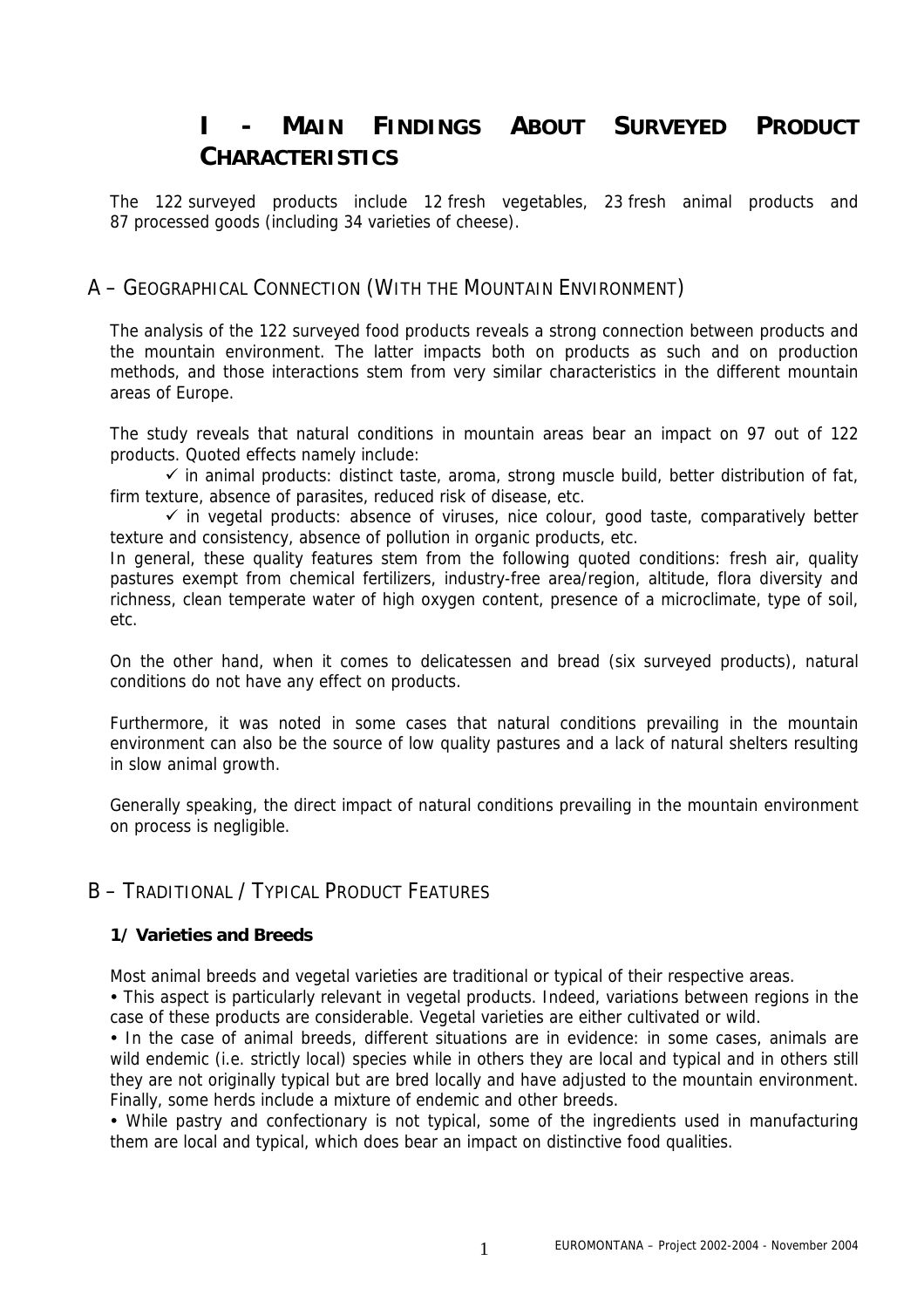## **2/ Production and Processing Traditions and Know-How**

There is a wealth of traditions and know-how relating to food production and processing in mountain areas.

A degree of homogeneity is discernible as far as production methods are concerned, especially when it comes to animal husbandry. Examples of specific traditional mountain farming features include: extensive rearing, feeding from comparatively large free-range pastures, preference for natural food, longstanding traditional know-how (pastoral systems, transhumance, etc.).

On the other hand, the vast majority of processing systems—while quite often considered traditional of or even specific to individual areas—are more diverse when it comes to processing types and methods.

Traditional varieties and breeds, specific practices in production and process in mountain areas have an effect on the final features of the product.

## C - IDENTIFICATION AND BRANDING OF SURVEYED PRODUCTS

#### **1/ Use of the Term "Mountain" and the image perceived by consumers**

There is a wide diversity of claims on products, but precious few that clearly communicate on their mountain dimension. The term "mountain" appears only on a few cheese labels. On the other hand, the identification of the specific area as mountainous is more often used than the term "mountain" itself and its generic image.

Positive claims appearing on labels vary greatly across the range of products: "farm product", "traditional farm product", "non-pasteurised milk", "traditional product", "natural", "organic product", "extra", "typical", "without preservatives", "without artificial flavourings", "without colourings", geographical origin, nutritional information, or even the lack of any specific mention.

Mention of geographical origin (and where appropriate, of mountain origin) on products almost systematically impacts very significantly on consumers' positive perception. This is true even in products whose raw materials are not wholly obtained in mountain areas.

#### **2/ Types of Quality Designations**

#### • Typology of Quality Designations

There is a wide variety of existing types of identification in Europe. Such a wide diversity in fact, that clearly distinguishing between official schemes and brands—which, while private, enjoy the recognition and support of public authorities—has sometimes been a challenging task.

In addition, it should be emphasised that the 122 mountain products were initially selected on the basis of the following criteria:

1/ all products from individual surveyed areas enjoying protection under an official quality identification scheme were surveyed;

2/ as representative as possible a sample of products covered by private specifications developed within the framework of collective initiatives were included:

3/ finally, relevant examples of products sold under private brand names were incorporated.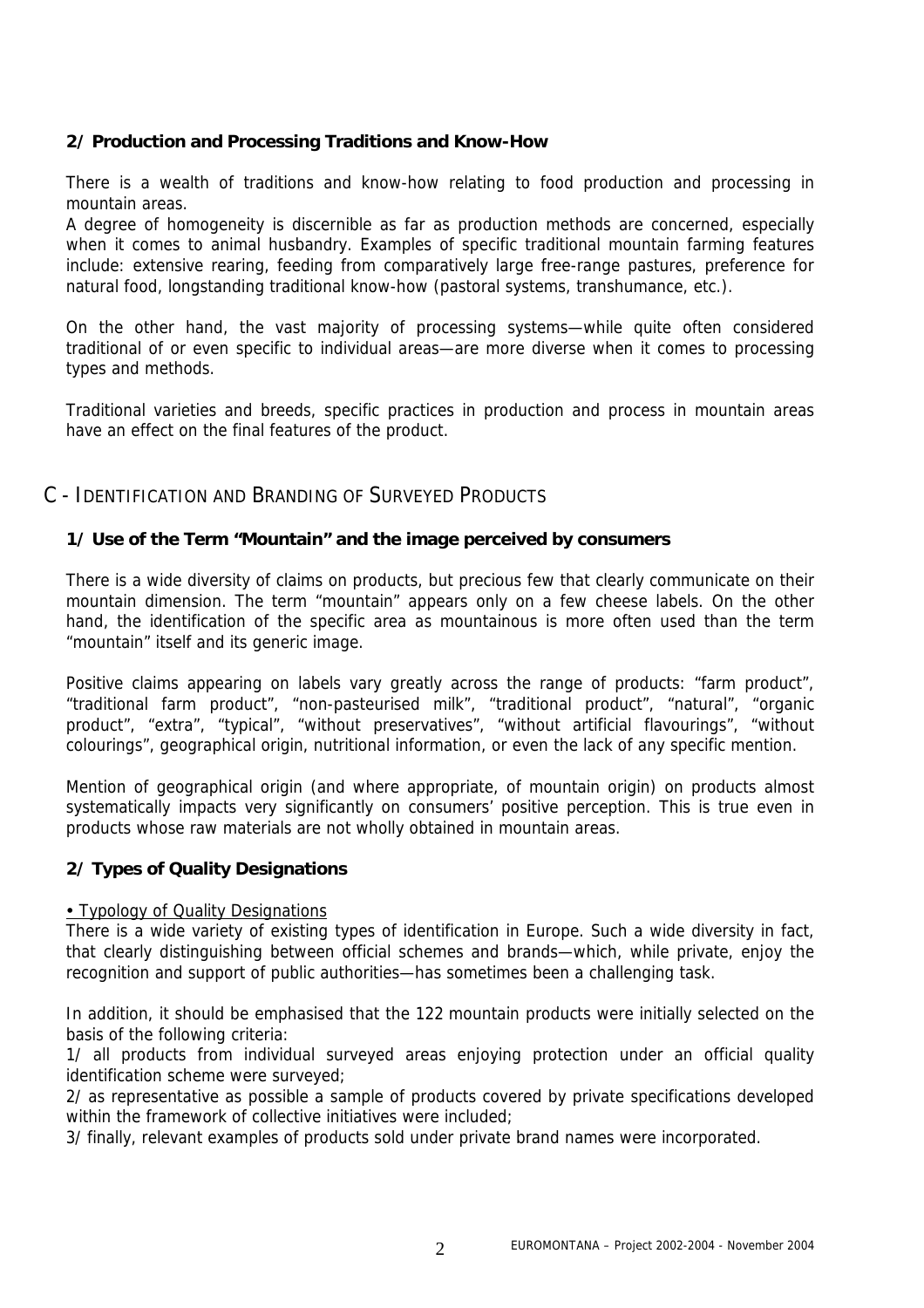So, the different types of identification schemes include 9 official denominations (four of which are Community-wide schemes) and 48 individual or collective private marks.

#### • Distribution of Quality Designations

The following distribution of designations emerged from the quantitative analysis performed on the 122 products:

1/ Official designations: 39 products (including 6 beverages) are protected by 9 different official designations:

 $\checkmark$  EU level: 14 P.D.O.s, 4 P.G.I.s, 2 T.S.G. and 4 O.F. (Organic Farming) products (nevertheless, organic products from the Province of Trento were excluded from this analysis because there were simply too many);

 $\checkmark$  National level: 15 designations (strong representation of "traditional products" in Italy);

 $\checkmark$  Thirty-one products are currently seeking protection under national or community designations.

2/ Private brands: 48 private brands, representing a total of 60 products;

Many brands (some 29) are product-specific; the remainder (19) are "umbrella" brands covering a wide range of products.

 $\Rightarrow$  Identification is totally absent in the case of 21 (mostly Romanian and Polish) food products. Also in evidence are unpacked products as well as products targeting specific local markets.

Therefore, in all products except beverages, we note that:

 $\checkmark$  there is a predominance of collective or individual brands;

 $\checkmark$  while few official community designations exist, there is a comparatively stronger representation of PDOs. However, there is substantial variation across survey areas and products. For example, official EU designations are quite widely used for cheese products while private brands are comparatively more strongly represented among meat products.

These two types of identifications are equally distributed among vegetal products and beverages.

## D – GEOGRAPHICAL ORIGIN OF RAW MATERIALS AND PRODUCTS

#### **1/ Raw Material Production Locus**

#### • Animal products

About 3/4 of all surveyed raw materials of animal origin are wholly obtained in mountain areas, and substantially all of them do when livestock reared "partly in mountain areas" is incorporated. The latter category identifies products obtained from animals belonging to herds either subjected to transhumance or parked in pastureland not entirely situated in mountain areas. However, more than 90 % of animals spend their entire life in mountain areas. Lastly, the raw materials of only three meat products are not wholly obtained in mountain areas.

In addition, while trout farms are all situated in mountain areas, other fish or shellfish farms are not systemically located in mountain areas.

#### • Vegetal products

Eighty-five percent of surveyed fresh and processed vegetal products are produced in mountain areas.